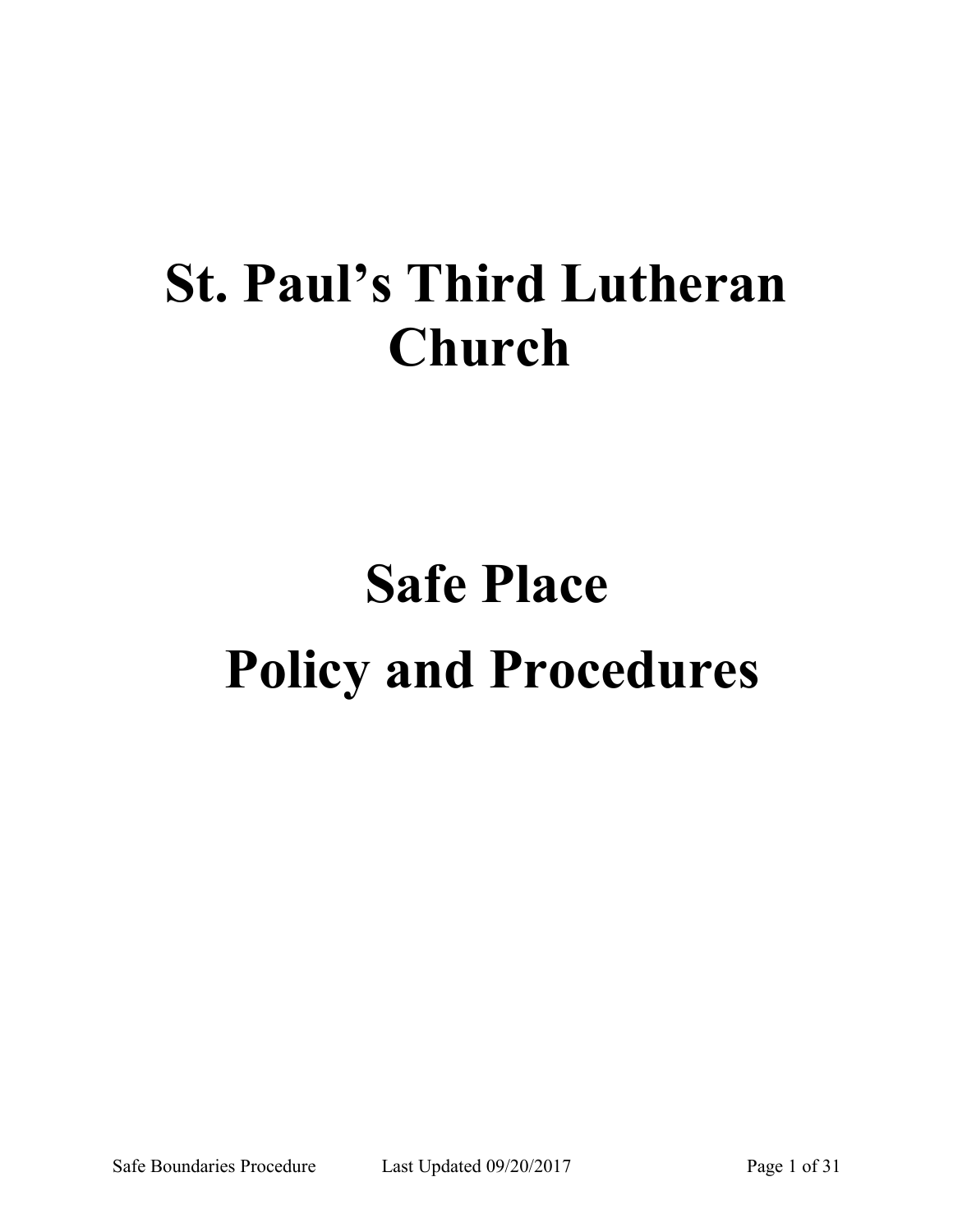# **PURPOSE**

It is the purpose of the members and staff of St. Paul's Third Lutheran Church to provide a safe and secure environment for members, friends, guests, staff and volunteers entrusted to our care. We do this to encourage those members, friends, guests, staff and volunteers to grow in their relationship with God and one another.

A safe and secure environment includes a formal, written policy to help prevent the occurrence of child abuse. The following policy and procedures are for the protection of our members, friends, guests, staff, volunteers and our entire church family at St. Paul's Third Lutheran Church.

#### **SCOPE**

This policy shall apply to all current and future workers, compensated and/or volunteer, who will have the responsibility of supervising the activities of members, friends, guests, staff and volunteers.

### **DEFINITIONS**

For the purpose of this policy the following definitions shall apply:

1. "Preschooler," "child," "children," "youth," and "minor" shall be

defined as any individual *under* the age of eighteen (18) (or whose mental capacity is that of a minor).

- 2. "Adult" shall be defined as any individual at least eighteen (18) years of age.
- 3. "Worker" shall be defined as any adult who serves as a volunteer and/or paid person given the responsibility of working with or caring for minors.
- 4. "Teenage Worker" shall be defined as any worker at least fourteen (14) years old or older, but under the age of eighteen (18) enlisted to assist with the care of minors.
- 5. "Child Abuse" shall be defined as verbal, physical, emotional, or sexual abuse of a preschooler, child, youth, or minor.
- 6. "Criminal Background Check" (CBC) and "Child Abuse Clearance Checks" are the procedure used by St. Paul's Third Lutheran Church and other qualified agencies to check the background of adult volunteers and employees for criminal activity.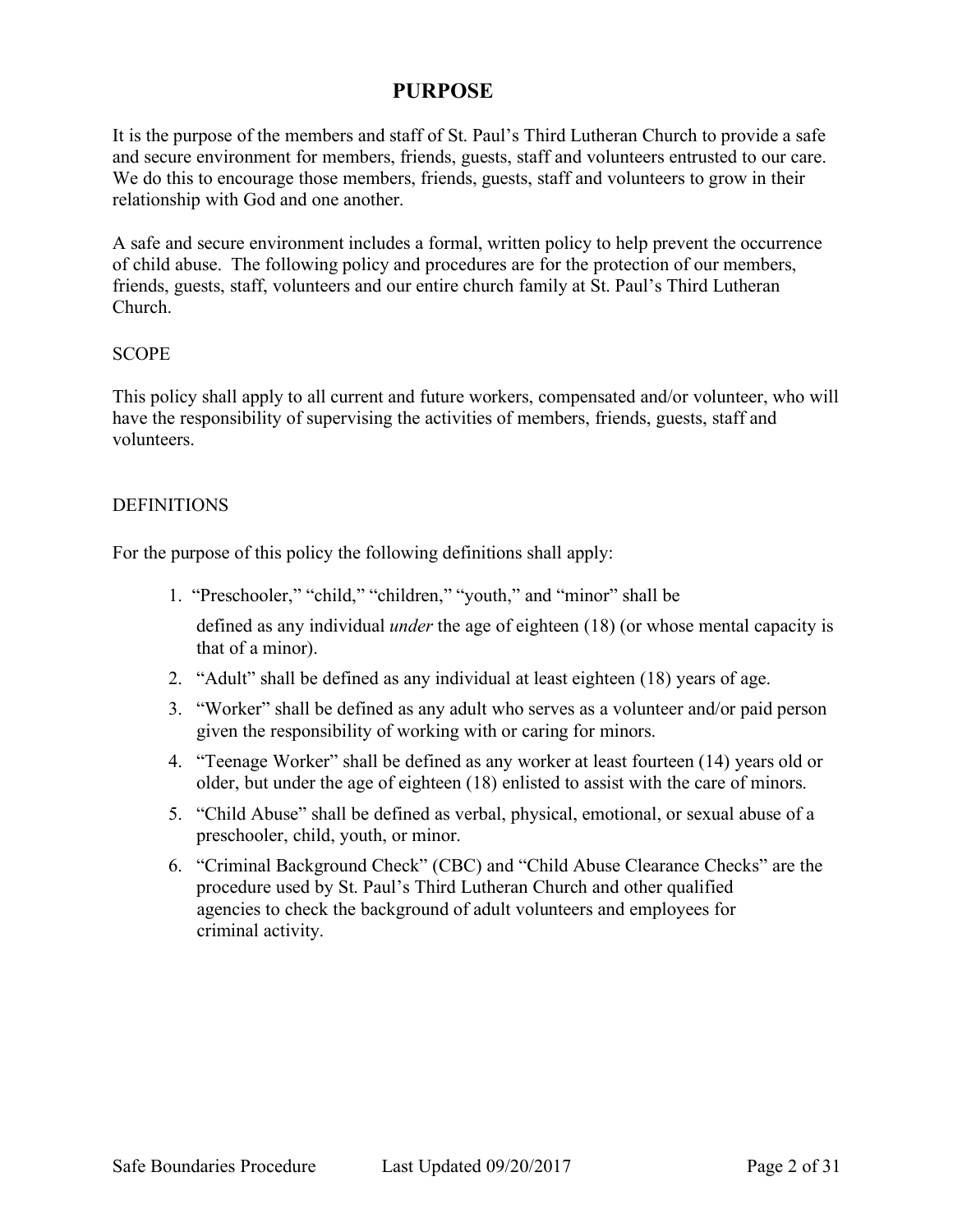## **WHAT IS CHILD SEXUAL ABUSE?**

"Any sexual activity with a child – whether in the home by a caretaker, in a day care situation, a foster/residential setting, or in any other setting, including on the street by a person unknown to the child. The abuser may be an adult, an adolescent, or another child, provided the child is four years older than the victim."

Child sexual abuse may be violent or non-violent. All child sexual abuse is an exploitation of a child's vulnerability and powerlessness in which the abuser is fully responsible for the action.

Child sexual abuse is criminal behavior that involves children in sexual behaviors for which they are not personally, socially, and developmentally ready.

Child sexual abuse includes behaviors that involve touching and non-touching aspects.

#### WORKER ENLISTMENT

- 1. All paid employees of St. Paul's Third Lutheran Church will be required to complete an Employment Application.
- 2. After an application is received, prior employment and volunteer service and personal references will be checked.
- 3. Criminal Background Checks and Child Abuse Clearance Checks will be performed on each applicant after the applicant has signed the authorization/waiver/indemnity for, and prior to being enlisted as a worker. National background checks will be performed on paid employees as deemed necessary. (Only the Pastor of St. Paul's Third Lutheran Church will have access to the criminal background check reports). The Pastor will make recommendations to the appropriate committees (i.e. Pastor Search committee in the case of a prospective Pastor). A State background check will be performed on volunteers **who have ongoing, regular care of children or youth.**
- 4. Standard interview questions will be developed and used in personal interviews with volunteer employee applicants, after reviewing the applications of the applicant, checking all references, and receiving a criminal background check report. These interview sheets will be filled out with the results of the interview and kept in the employee personnel file, as well as the reference checks and the applications. A separate file will be maintained permanently on each worker, whether paid or a volunteer.
- 5. No regular volunteer will be allowed to work with minors until they have been a member of the church for a minimum of six (6) months, or a regular attendee for a minimum of one (1) year.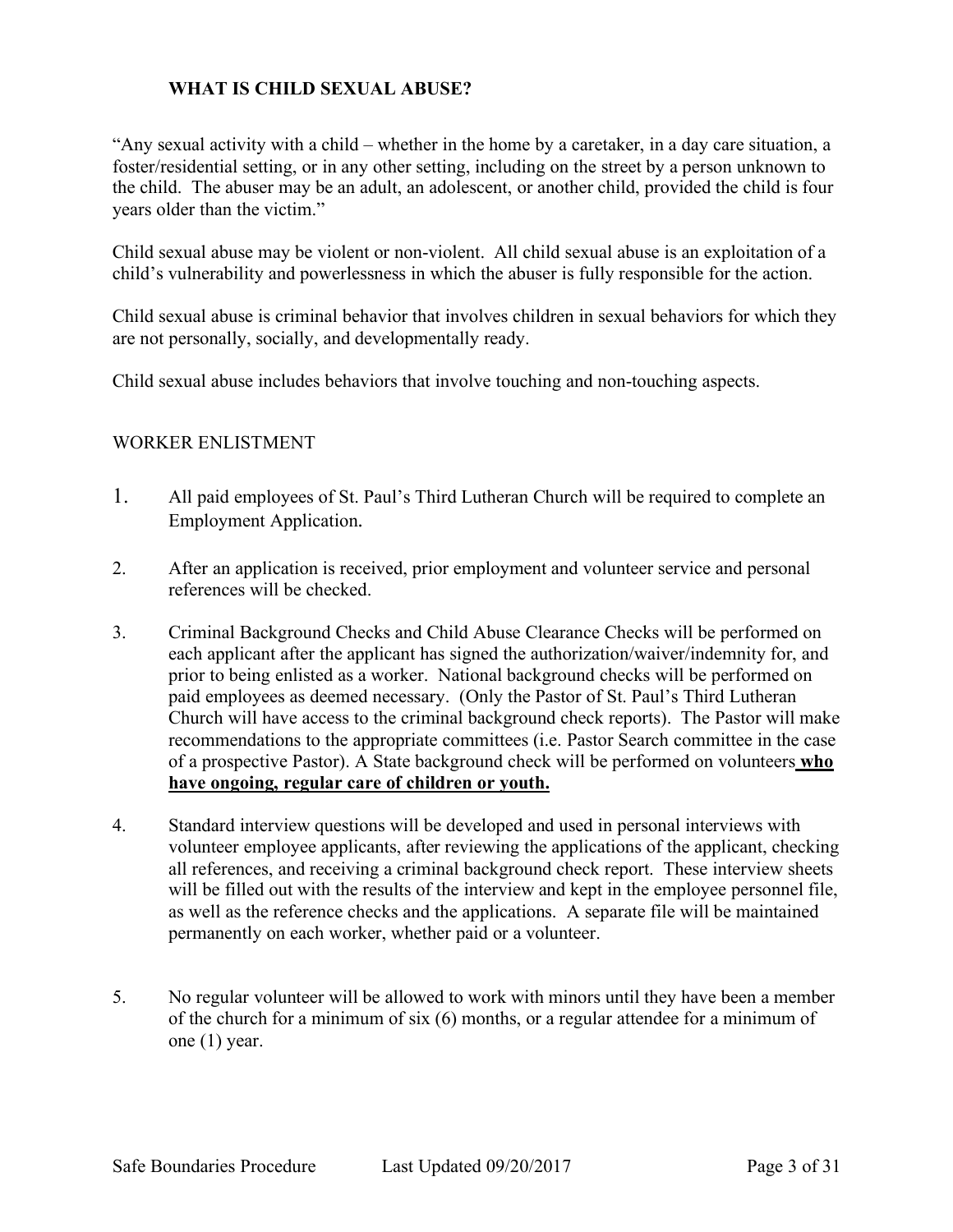- 6. At the applicant's request, St. Paul's Third Lutheran Church shall allow the Applicant to review his/her criminal history record transcript at the church, but in no event shall the church allow the applicant to retain and/or copy his/her transcript.
- 7. The church shall immediately notify the background reporting agency if an internal grievance (applicant disputes) is filed by an applicant because of incorrect information or other reasons related to criminal histories provided by the agency. The church shall submit in a reasonable time period the "Criminal History Record Resolution Request" or similar document to the agency.

# **WORKER TRAINING**

Each new worker will be given the legal definition of child abuse in writing, as well as the policy of the church on reporting of child abuse. New workers will also be required to read the written materials available on this subject to help them gain an appreciation for the reality of the concern. This will help workers identify child abuse in the future if they see signs of it.

# **VOLUNTEER INFORMATION FORM**

Employees and volunteers of activities or programs for minors of St. Paul's Third Lutheran Church will be required to complete a Volunteer Information Form providing personal and confidential information necessary to perform security background checks and reference checks on each individual worker. While this process understandably trespasses into the privacy of our lives, the security of our children outweighs the personal invasion inherent with such investigation and disclosures. All personal information voluntarily disclosed the results of all security background and reference checks or the refusal of any person to participate in a program or activity in lieu of such disclosure requirements will be maintained in the strictest of confidence.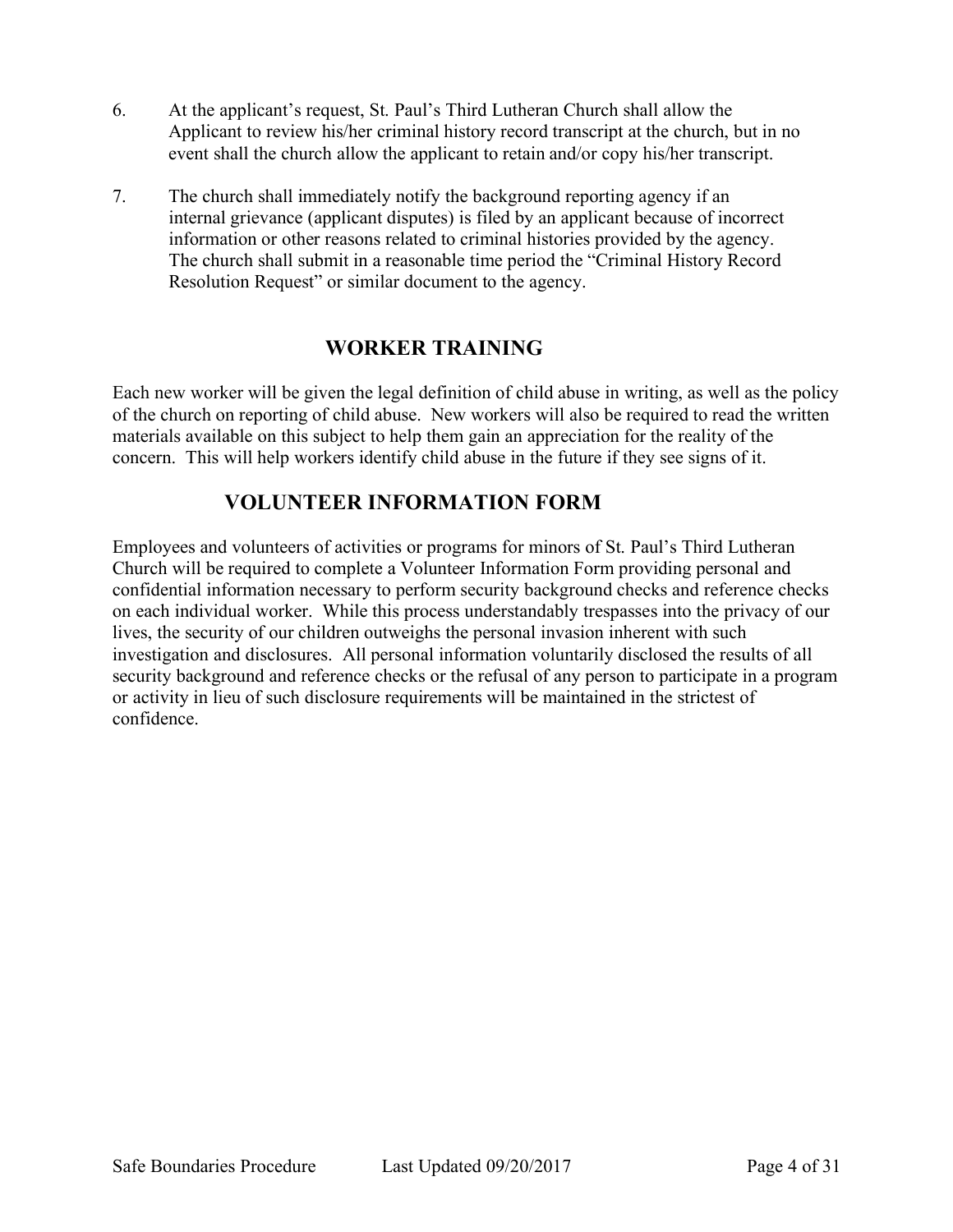Whether disclosed voluntarily or by result of the security background check, the following items will automatically disqualify a volunteer from participating in the leadership, sponsorship or supervising of any activities or programs with minors:

Any conviction for:

- $\triangleright$  Criminal homicide;
- Ø Aggravated assault;
- $\triangleright$  Sexual abuse;
- $\triangleright$  Sexual assault (rape);
- $\triangleright$  Aggravated sexual assault;
- $\triangleright$  Injury to a child;
- $\triangleright$  Incest:
- $\triangleright$  Indecency with a child;
- $\triangleright$  Inducing sexual conduct or sexual performance of a child;
- $\triangleright$  Possession or promotion of child pornography;
- $\triangleright$  The sale, distribution, or display of harmful material to a minor;
- $\triangleright$  Employment harmful to children;
- $\triangleright$  Abandonment or endangerment of a child;
- $\triangleright$  Kidnapping or unlawful restraint;
- $\triangleright$  Public lewdness or indecent exposure;
- $\triangleright$  Enticing a child.

All charges for these crimes or charges or convictions for any other crimes not listed above will be reviewed by the church for reviewing applicant transcripts. Only qualified persons (as stated above) may view information obtained on the criminal history record transcript.

# **SPECIFIC ACTS AND OMISSIONS IN VIOLATION OF THE POLICY**

The following acts of omissions are violations of this Policy and will not be tolerated or accepted during any activity or program and are to be immediately reported to the designated program staff after the safety of the child, children, youth, or minor involved has been assured.

- $\triangle$  Any direct observations or evidence of sexual activity in the presence of or in association with a minor.
- $\triangle$  Any display or demonstration of sexual activity, abuse, insinuation of abuse, or evidence of abusive conduct towards a minor.
- Sexual advances or sexual activity of any kind between any person and a minor.
- $\triangleleft$  Infliction or physically abusive behavior or bodily injury to a minor.
- $\triangle$  Physical neglect of a minor, including failure to provide adequate supervision in relation to the activities of St. Paul's Third Lutheran Church.
- $\triangleleft$  Mental or emotional injury to a minor.
- $\cdot \cdot$  The presence or possession of obscene or pornographic materials at any function of St. Paul's Third Lutheran Church.
- $\cdot$  The presence, possession, or being under the influence of any illegal or illicit drugs.
- $\cdot$  The consumption of or being under the influence of illegal or illicit drugs or alcohol while leading or participating in a function for minors at St. Paul's Third Lutheran Church.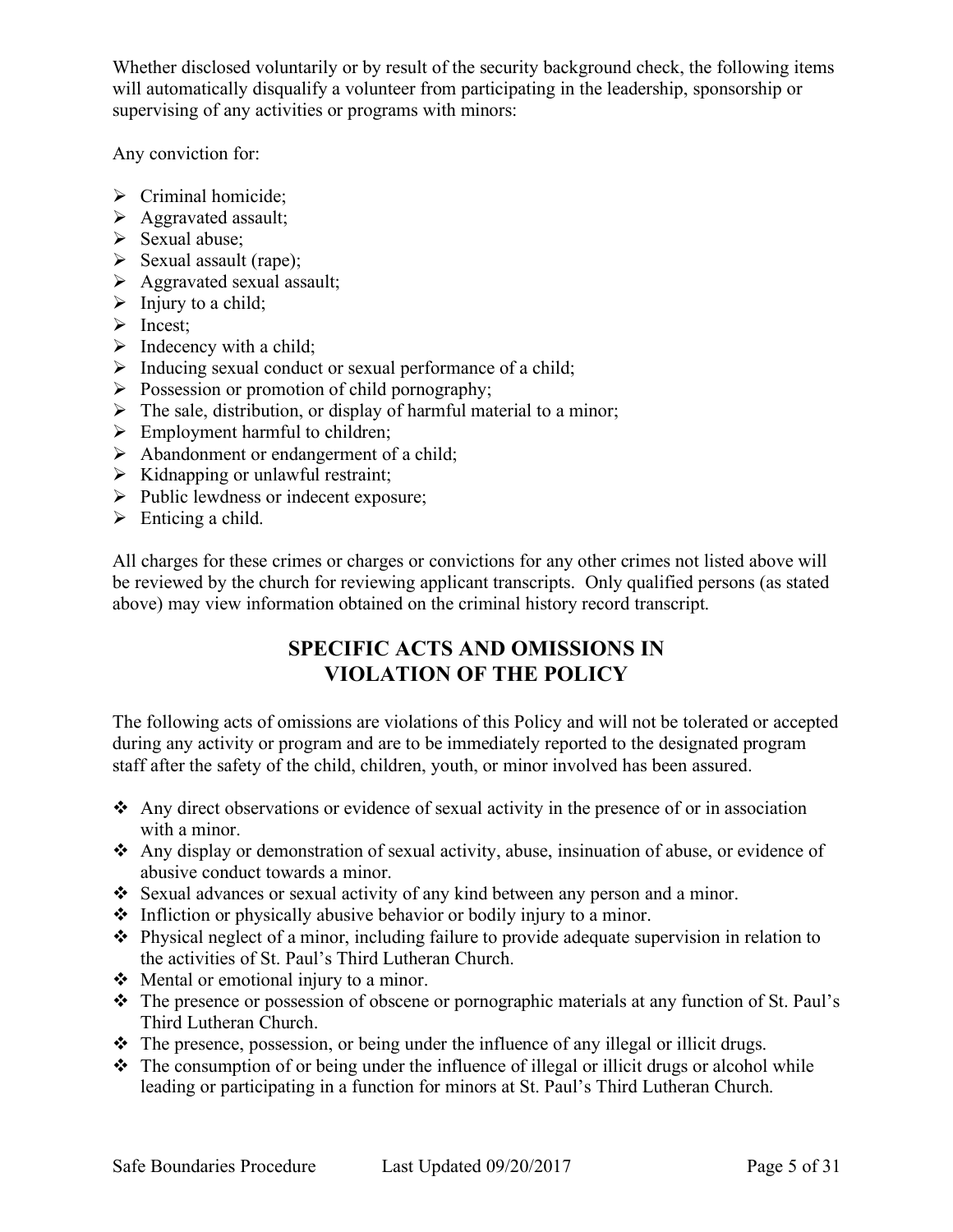#### WORKER SUPERVISION

- 1. No adult may be alone with children or youth.
- 2. Church staff and Sunday School Officers will supervise on an ongoing basis and make unannounced visits into classes or other program sites from time to time.
- 3. Parental permission shall be obtained in advance for involvement in church sponsored programs, activities or whenever an adult might be spending time alone with a child in an unsupervised situation.
- 4. A door without windows shall remain open at all time.
- 5. Educate all volunteers and paid workers with minors as to the church's policies and procedures concerning this matter.

#### **RESPONDENT TO ALLEGATIONS OF MISCONDUCT**

- A. All accusations and suspicions of harassment or misconduct should be timely reported in writing to the Pastor or Congregational President (who will contact the other).
- B. If the Pastor is accused of sexual harassment or misconduct, the Congregational President (Congregational Vice President or Secretary if President is unavailable) should immediately consult the Northeastern Pennsylvania Synod of the ELCA.
- C. The reporting person should timely document the incident in writing, containing as much information as possible, including:
	- 1. The names and addresses of those involved, as well the name of parents or other person responsible for the care of an involved child.
	- 2. Dates, times and locations the suspected misconduct occurred.
	- 3. The age and gender of the subjects of the report.
	- 4. The nature and extent of the suspected misconduct.
	- 5. The name and relationship of the person or persons responsible for causing the suspected misconduct, if known.
	- 6. Names of any possible witnesses.
	- 7. The person making the report and where that person can be reached.
	- 8. Any actions taken by the reporting source.
- D. The designated leadership person (Pastor, President, VP, Secretary) needs to:
	- 1. Respond immediately to the allegation seriously in accordance with this document.
	- 2. Respond to each of the following groups;
		- a. Possible victim and family
		- b. Appropriate congregational leadership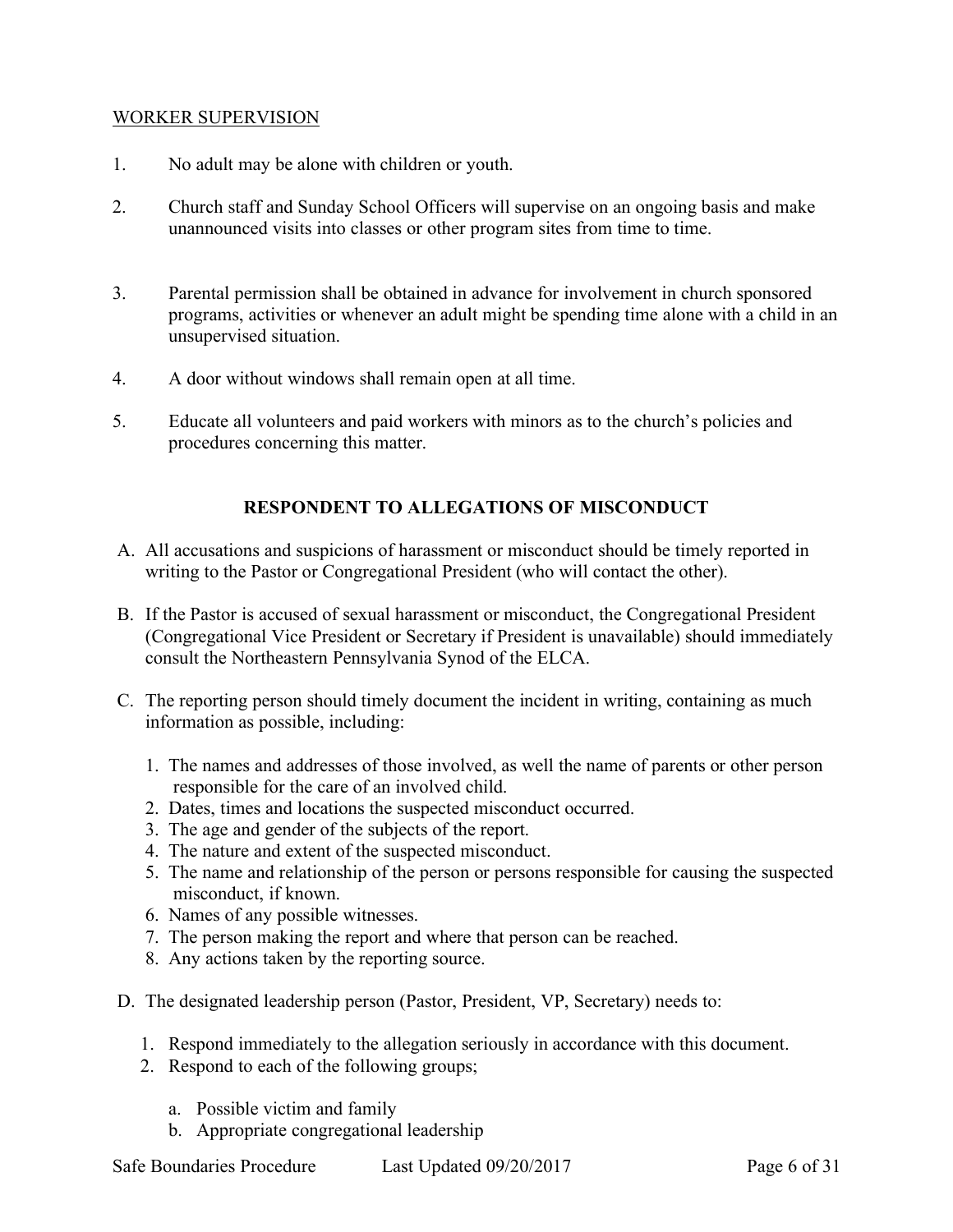- c. Proper law enforcement (Children & Youth/Northampton County 610-559-3290; or Childline 1-800-932-0313)
- d. Our insurance carrier or their agent
- 3. Do NOT respond to accused offender until law enforcement and legal counsel are consulted
- 4. Document entire process
- 5. Communicate with the congregation in an appropriate manner
- 6. Support the victim and family
- E. While the matter is being reviewed, the individuals implicated in the allegation shall be suspended immediately from further activities involving children and youth at St. Paul's Third Lutheran Church. This action shall be taken by the Pastor and the Council (or the Executive Committee acting on its behalf) and communicated in writing as soon as possible to the person(s) about whom allegations have been reported.
- F. Safe Place Policy orientation will include a segment on how to respond to and report an accusation or suspicion of abuse. The Pastor and Safe Place Team will stay informed regarding the proper reporting procedures and changing laws.

# **INSURANCE**

The church shall obtain a sufficient level of liability insurance coverage that would cover child abuse and sexual misconduct claims. If available, the church should have the levels of coverage that are required for limited immunity.